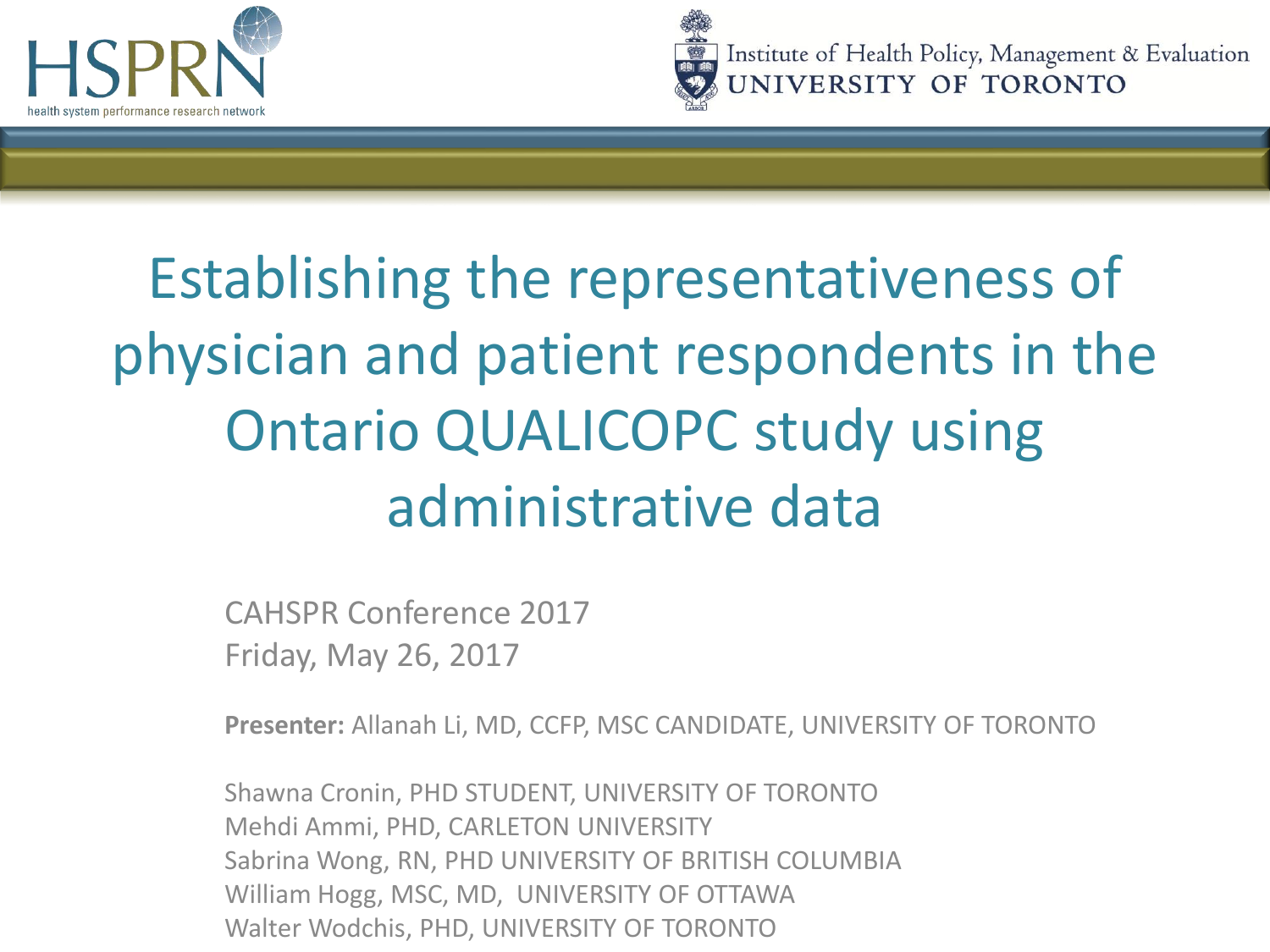### **Outline**

**Background** Primary care and survey research in health services The QUALICOPC Survey

**Purpose and Research Questions**

**Methods** Overview of methods Creation of comparison groups

**Results** Physician Respondents Patient Respondents Physician Rosters

**Conclusions**

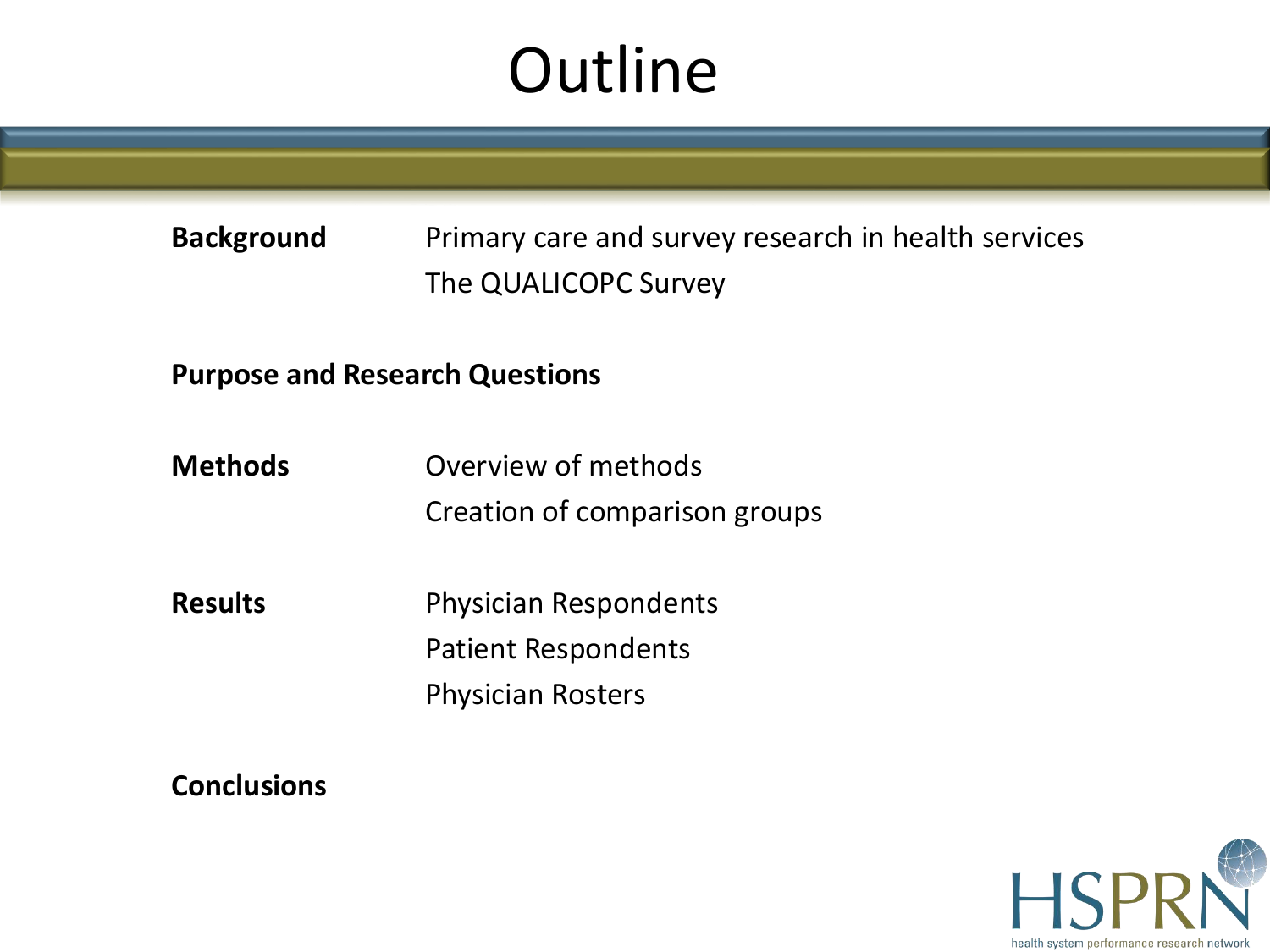#### Primary care and survey research

• Ongoing primary care reform in Canada and around the world has spurred a need for comprehensive and meaningful measurement of primary care performance

• Surveys are an important source of information in health services research, policy, and planning

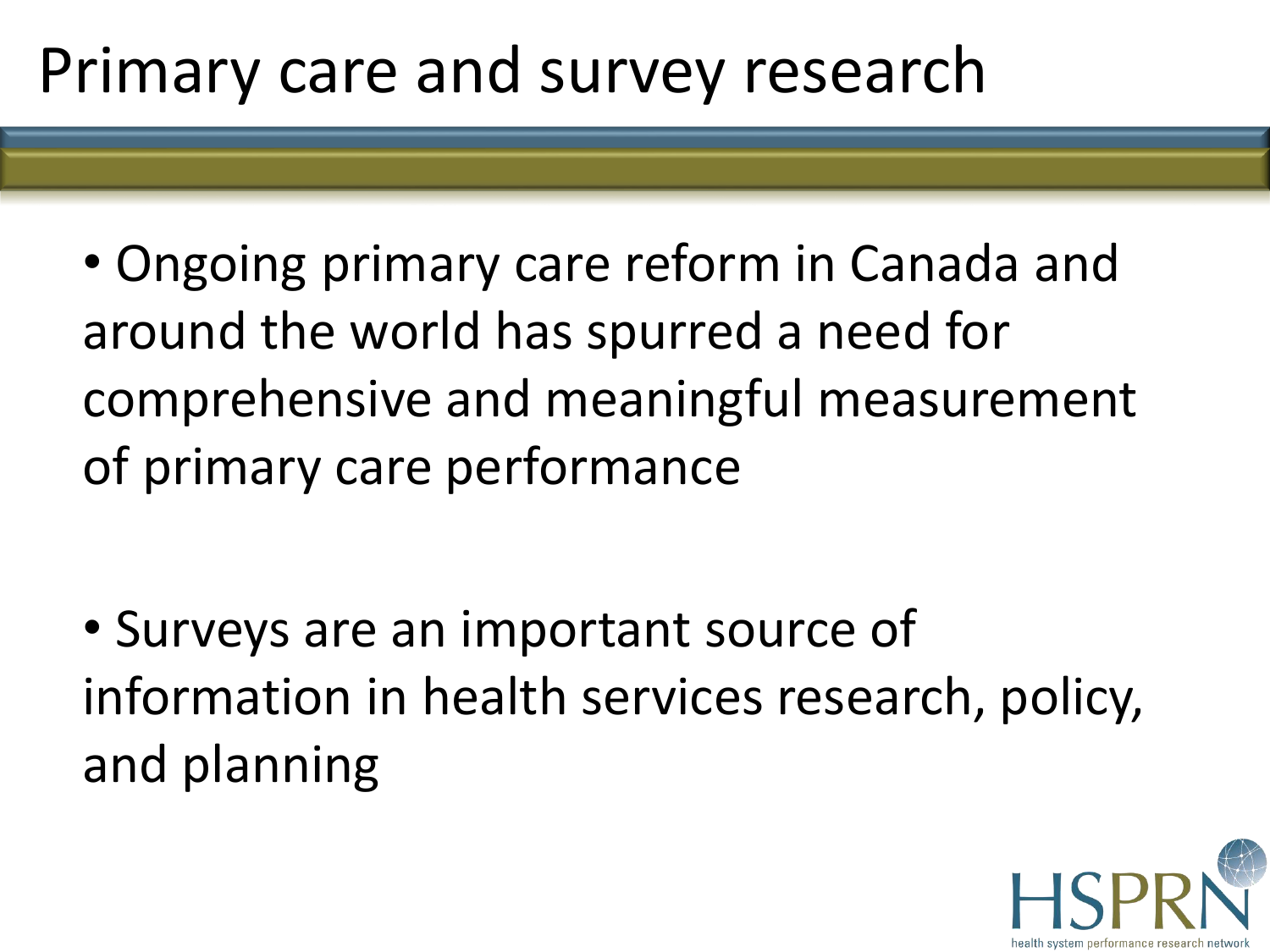#### Surveys and nonresponse bias

- Physician surveys often have low response rates
- Patient surveys depend on recruitment and sampling technique
- Nonresponse bias occurs when there is a systematic difference between those who respond and those who do not respond to a survey

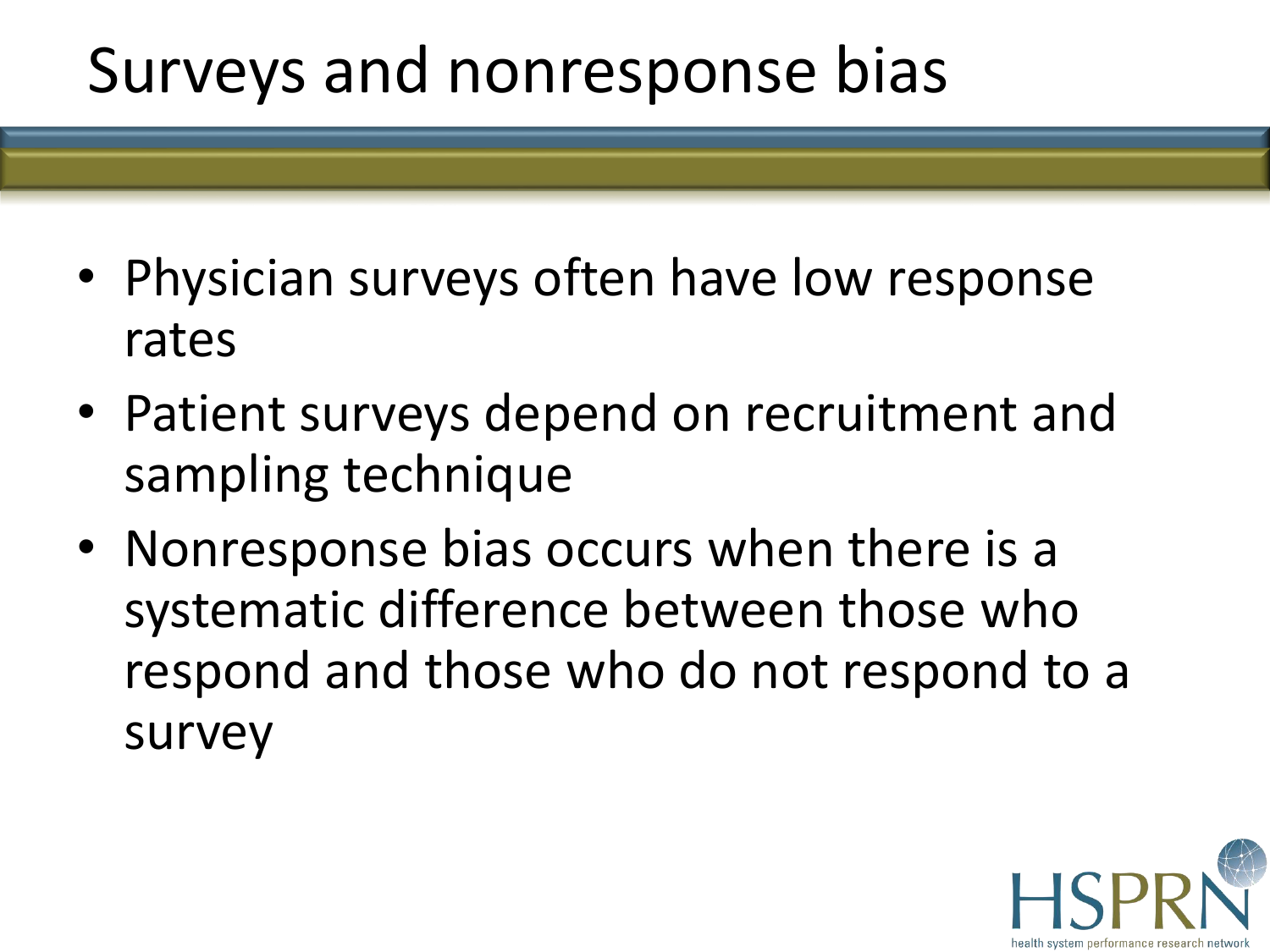QUALICOPC is an international study investigating the quality, equity, and costs of primary care in over 30 countries, including Canada.

Physicians completed a physician and practice survey. In Ontario, primary care physicians were recruited from the Ontario College of Family Physicians database. Response rate of 3% in Ontario!

Patients completed patient values and experience surveys. Patients were recruited at the offices of responding physicians using consecutive visit-based sampling.

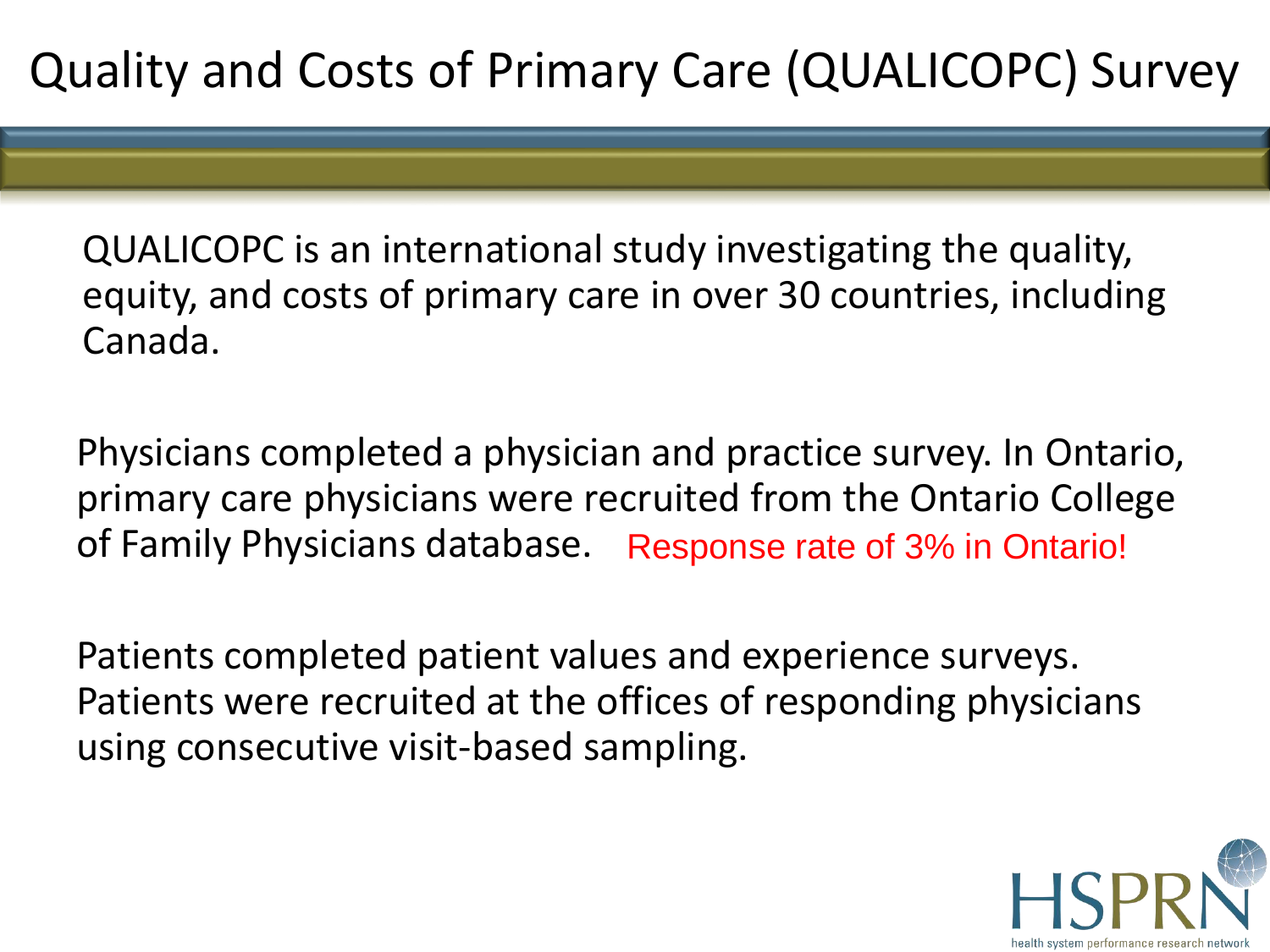#### Purpose and Research Questions

This study sought to examine the representativeness of physician and patient respondents of the QUALICOPC survey in Ontario.

- 1. To what extent are the physician respondents representative of other physicians in their practice groups, and other primary care physicians in Ontario?
- 2. To what extent are the patient respondents representative of other patients in their physicians' rosters, the rosters of their physicians' practice groups, and the general population of Ontario?

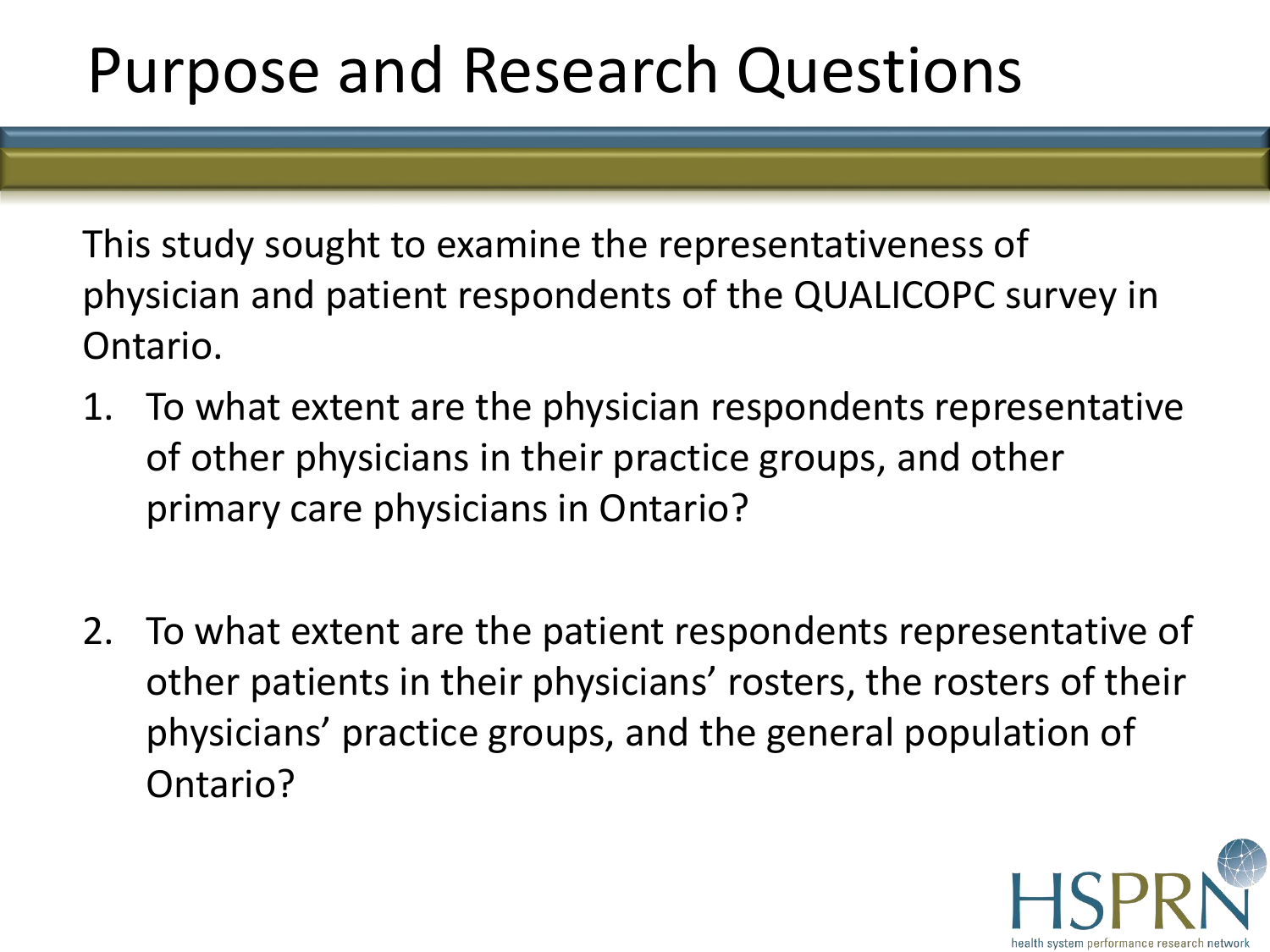## Methods: Overview

QUALICOPC physician and patient respondents linked to administrative databases at the Institute for Clinical Evaluative Sciences (ICES)

Comparison groups for physicians and patients were identified using administrative data

**Standardized differences** were calculated to compare distribution of variables across physician and patient comparison groups

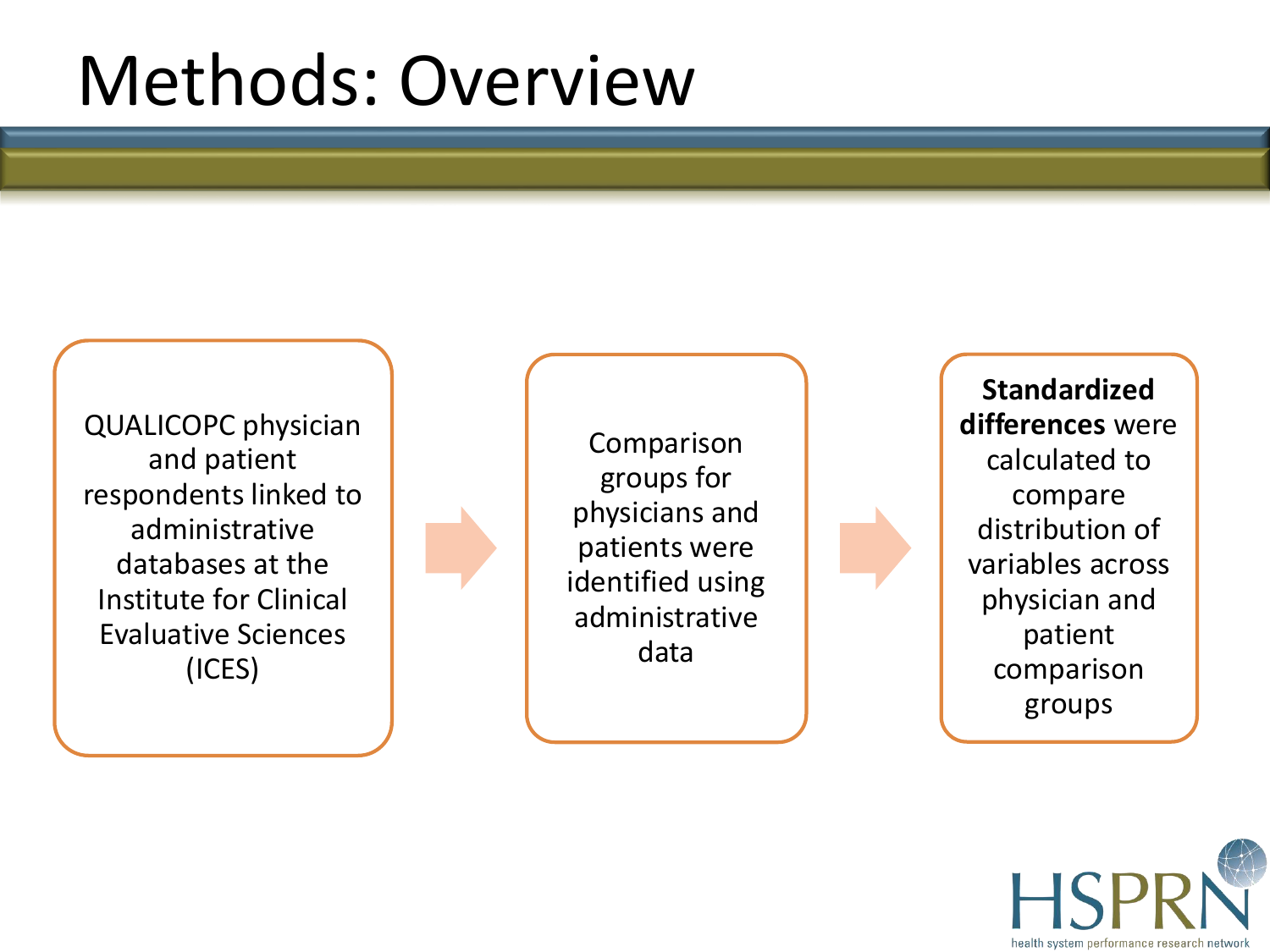#### Methods: Creation of comparison groups

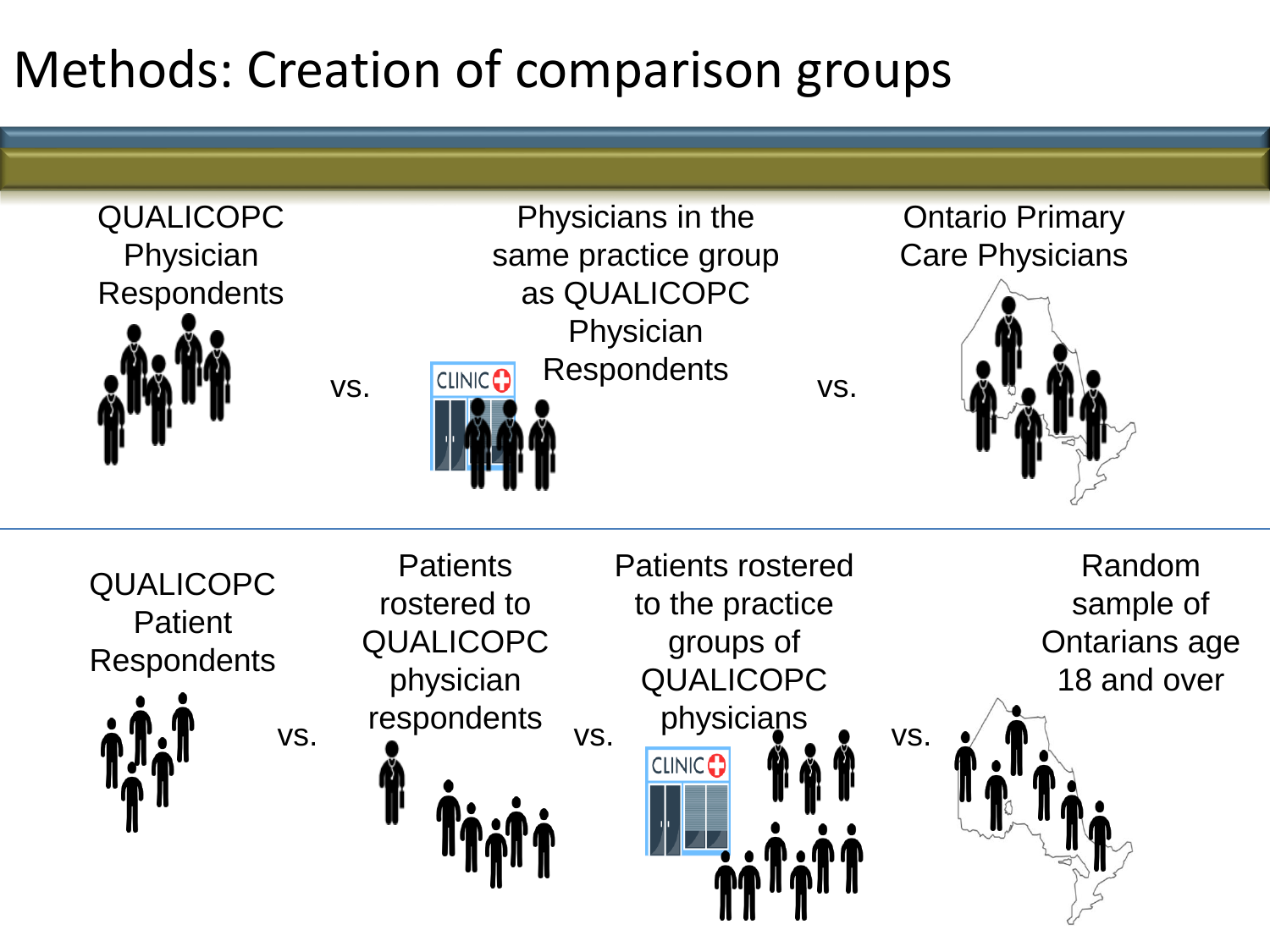#### Results: Physician respondents

|                    |                           | <b>QUALICOPC</b><br>physician<br>respondents<br>(Group 1) | PC physicians in<br>responding physicians'<br>practice groups<br>(Group 2) | <b>Ontario primary care</b><br>physicians<br>(Group 3) | <b>Standardized</b><br>difference |      |
|--------------------|---------------------------|-----------------------------------------------------------|----------------------------------------------------------------------------|--------------------------------------------------------|-----------------------------------|------|
|                    |                           | $N = 175$                                                 | $N = 2,507$                                                                | $N = 9,758$                                            | Group 2 vs. 1 Group 3 vs. 1       |      |
| <b>Sex</b>         | Female                    | 56%                                                       | 47%                                                                        | 42%                                                    | 0.18                              | 0.28 |
| Age                |                           |                                                           |                                                                            |                                                        |                                   |      |
|                    | Mean (SD)                 | 49 (10)                                                   | 51(11)                                                                     | 51(12)                                                 | 0.19                              | 0.20 |
| graduate           | <b>Canadian medical</b>   |                                                           |                                                                            |                                                        |                                   |      |
|                    | Yes                       | 81%                                                       | 75%                                                                        | 72%                                                    | 0.14                              | 0.20 |
| <b>Roster size</b> |                           |                                                           |                                                                            |                                                        |                                   |      |
|                    | Mean (SD)                 | 1,257(582)                                                | 1,126(786)                                                                 | 1,120(1,045)                                           | 0.19                              | 0.16 |
|                    | <b>Primary care model</b> |                                                           |                                                                            |                                                        |                                   |      |
|                    | Solo physicians           | 6.9%                                                      | $\mathbf 0$                                                                | 38.0%                                                  |                                   | 0.81 |
|                    | <b>FHG</b>                | 25.1%                                                     | 44.6%                                                                      | 24.8%                                                  | 0.42                              | 0.01 |
|                    | <b>FHO</b>                | 21.7%                                                     | 16.0%                                                                      | 18.1%                                                  | 0.15                              | 0.09 |
|                    | <b>FHT</b>                | 41.7%                                                     | 36.8%                                                                      | 16.3%                                                  | 0.10                              | 0.58 |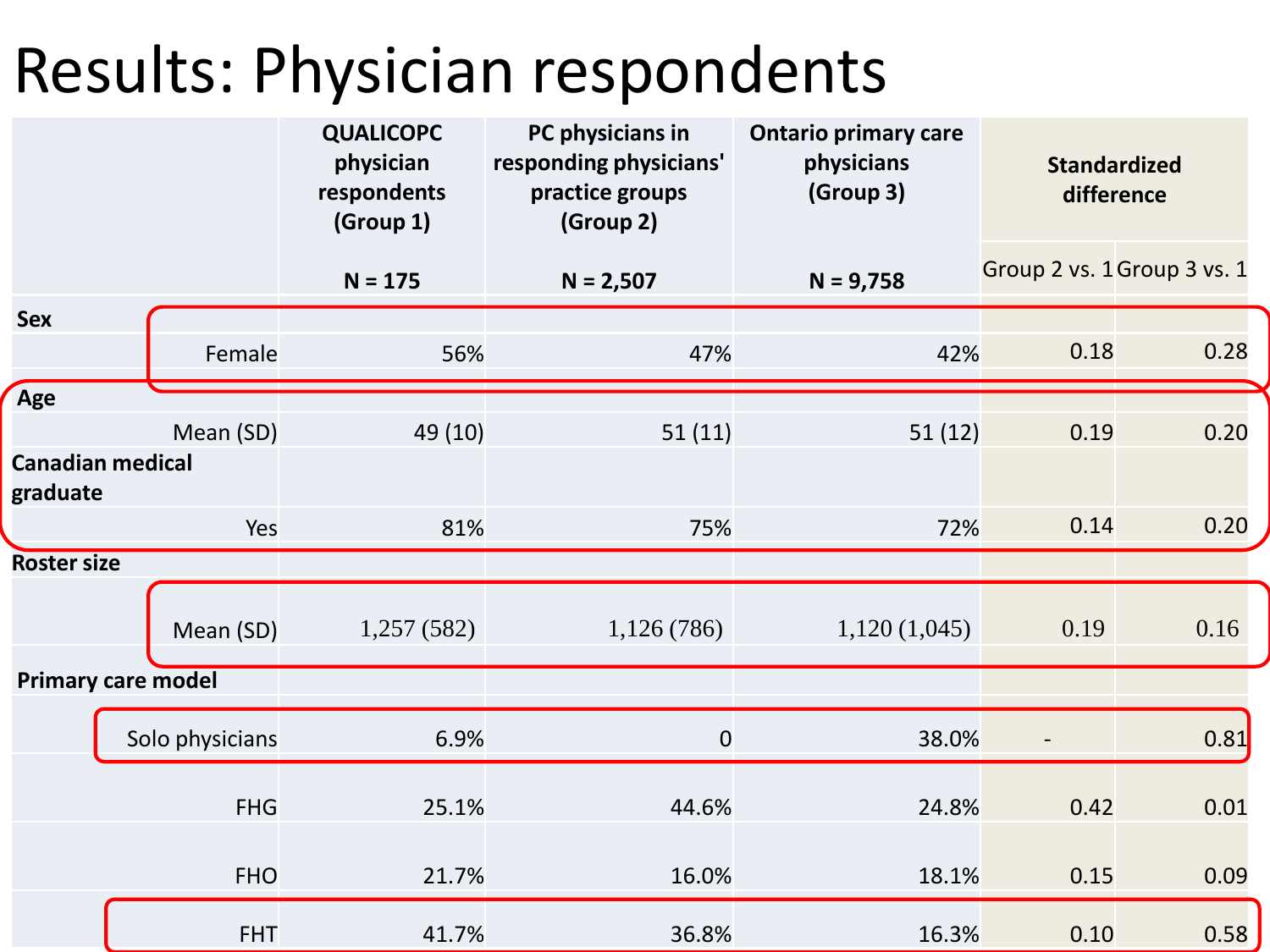## Results: Patient respondents

|                                          |                         |                    | <b>QUALICOPC</b><br>patient<br>respondents<br>(Group 1) | <b>QUALICOPC</b><br>physicians'<br>rosters<br>(Group 2) | <b>QUALICOPC</b><br>physicians'<br>practice<br>groups'<br>rosters | <b>Ontario</b><br>population<br>$(10\% SRS)$<br>(Group 4) |                             | <b>Standardized difference</b> |               |
|------------------------------------------|-------------------------|--------------------|---------------------------------------------------------|---------------------------------------------------------|-------------------------------------------------------------------|-----------------------------------------------------------|-----------------------------|--------------------------------|---------------|
|                                          |                         |                    | $N = 1,225$                                             | $N = 158,537$                                           | (Group 3)<br>$N = 2,270,380$                                      |                                                           | $N = 831,056$ Group 2 vs. 1 | Group 3 vs. 1                  | Group 4 vs. 1 |
| <b>Sex</b>                               |                         |                    |                                                         |                                                         |                                                                   |                                                           |                             |                                |               |
|                                          |                         | Female             | 64%                                                     | 56%                                                     | 55%                                                               | 51%                                                       | 0.16                        | 0.18                           | 0.27          |
| Age                                      |                         |                    |                                                         |                                                         |                                                                   |                                                           |                             |                                |               |
|                                          |                         | $18 - 44$          | 35%                                                     | 44%                                                     | 43%                                                               | 46%                                                       | 0.20                        | 0.18                           | 0.24          |
|                                          |                         | $\geq 65$          | 25%                                                     | 20%                                                     | 20%                                                               | 19%                                                       | 0.13                        | 0.13                           | 0.16          |
| <b>Material deprivation</b>              |                         |                    |                                                         |                                                         |                                                                   |                                                           |                             |                                |               |
|                                          | Least deprived quintile |                    | 25%                                                     | 26%                                                     | 25%                                                               | 23%                                                       | 0.01                        | 0.00                           | 0.05          |
|                                          | Most deprived quintile  |                    | 18%                                                     | 17%                                                     | 17%                                                               | 19%                                                       | 0.02                        | 0.02                           | 0.05          |
| <b>Resource utilization bands (RUBs)</b> |                         |                    |                                                         |                                                         |                                                                   |                                                           |                             |                                |               |
|                                          |                         | 0 (non-user)       | 2%                                                      | 6%                                                      | 6%                                                                | 11%                                                       | 0.20                        | 0.21                           | 0.38          |
|                                          |                         | 2 (low morbidity)  | 7%                                                      | 17%                                                     | 17%                                                               | 17%                                                       | 0.30                        | 0.30                           | 0.31          |
|                                          |                         | 4 (high morbidity) | 24%                                                     | 15%                                                     | 15%                                                               | 13%                                                       | 0.22                        | 0.23                           | 0.27          |
| Primary care visits in the last year     |                         |                    |                                                         |                                                         |                                                                   |                                                           |                             |                                |               |
|                                          |                         | Mean (SD)          | 5.83(6.24)                                              | 3.46(4.08)                                              | 3.69(4.32)                                                        | 3.33(4.38)                                                | 0.45                        | 0.40                           | 0.46          |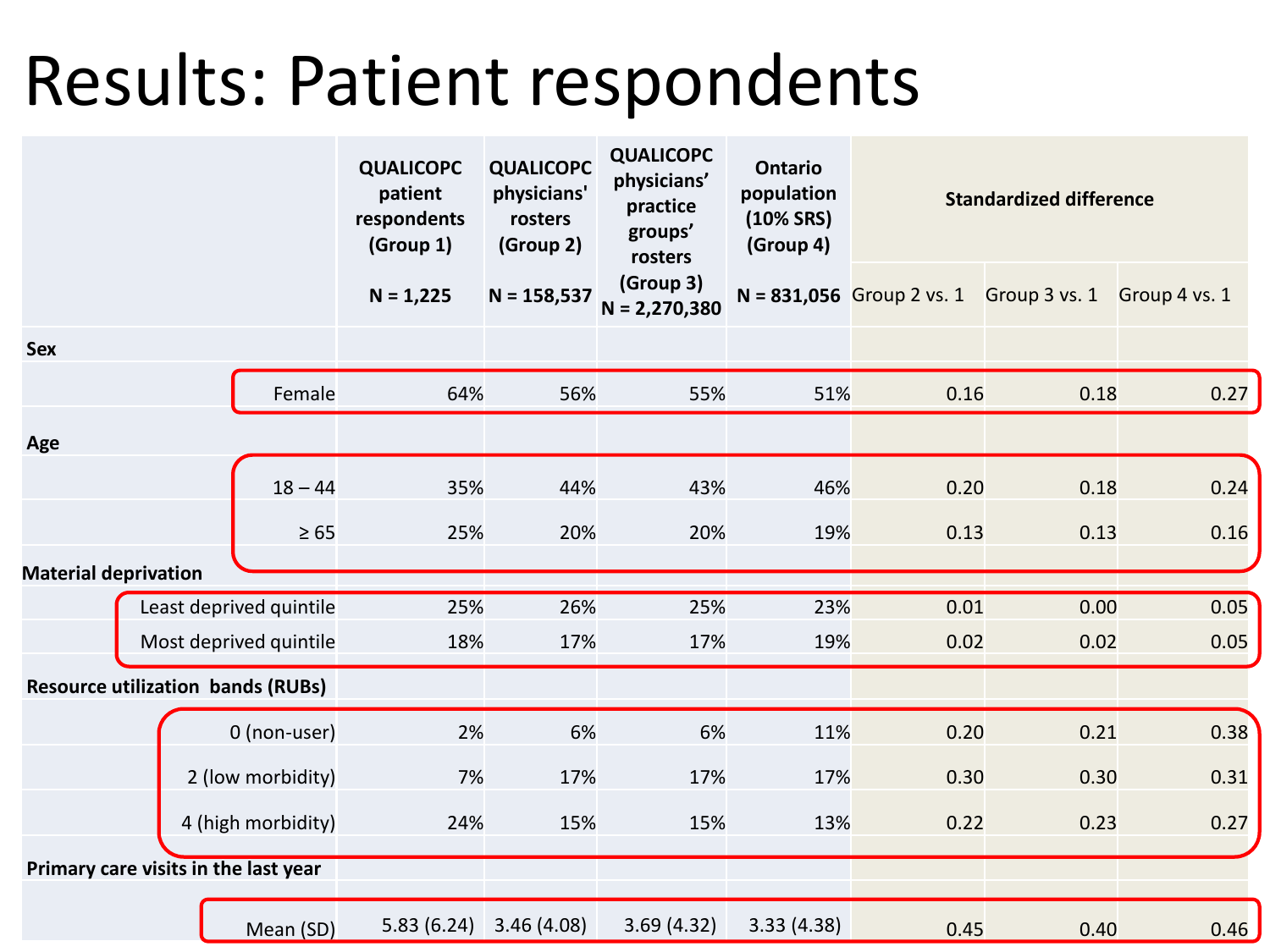# Results: Physicians' rosters

|                                             |                                 |                                                               | <b>Standardized difference</b> |                                                            |                                              |                                             |                                            | <b>Standardized difference</b>                          |                                         |  |
|---------------------------------------------|---------------------------------|---------------------------------------------------------------|--------------------------------|------------------------------------------------------------|----------------------------------------------|---------------------------------------------|--------------------------------------------|---------------------------------------------------------|-----------------------------------------|--|
|                                             | <b>Group practices' rosters</b> | <b>vs QUALICOPC</b><br>physicians' rosters<br>(Group 3 vs. 2) | <b>Ontarians vs QUALICOPC</b>  | Random sample of<br>physicians' rosters<br>(Group 4 vs. 2) |                                              | rosters vs QUALICOPC<br>physicians' rosters | <b>Group practices'</b><br>(Group 3 vs. 2) | <b>QUALICOPC physicians'</b><br>rosters (Group 4 vs. 2) | Random sample of<br><b>Ontarians vs</b> |  |
|                                             |                                 |                                                               |                                |                                                            | <b>Rurality Index of</b><br><b>Ontario</b>   |                                             |                                            |                                                         |                                         |  |
| <b>Sex</b>                                  |                                 |                                                               |                                |                                                            | < 10                                         |                                             | 0.18                                       |                                                         | 0.16                                    |  |
| Female                                      |                                 | 0.02                                                          |                                | 0.11                                                       | 10-40                                        |                                             | 0.11                                       |                                                         | 0.15                                    |  |
| Age                                         |                                 |                                                               |                                |                                                            | $40 +$                                       |                                             | 0.15                                       |                                                         | 0.03                                    |  |
| $18 - 44$                                   |                                 | 0.01                                                          |                                | 0.05                                                       | <b>Healthcare visits in the</b><br>last year |                                             |                                            |                                                         |                                         |  |
| $45 - 64$                                   |                                 | 0.01                                                          |                                | 0.02                                                       | Primary care                                 |                                             | 0.05                                       |                                                         | 0.03                                    |  |
| $\geq 65$                                   |                                 | 0.00                                                          |                                | 0.03                                                       | <b>Emergency department</b>                  |                                             | 0.03                                       |                                                         | 0.01                                    |  |
| <b>Material deprivation</b><br>quintile     |                                 |                                                               |                                |                                                            | Acute care                                   |                                             | 0.01                                       |                                                         | 0.02                                    |  |
| 1 (least deprived)                          |                                 | 0.01                                                          |                                | 0.06                                                       | <b>Chronic Disease</b>                       |                                             |                                            |                                                         |                                         |  |
| $\overline{2}$                              |                                 | 0.01                                                          |                                | 0.04                                                       | Asthma<br><b>COPD</b>                        |                                             | 0.00<br>0.00                               |                                                         | 0.03<br>0.01                            |  |
| $\overline{\mathbf{3}}$                     |                                 | 0.01                                                          |                                | 0.02                                                       | <b>CHF</b>                                   |                                             | 0.00                                       |                                                         | 0.00                                    |  |
| 4                                           |                                 | 0.01                                                          |                                | 0.02                                                       | Hypertension                                 |                                             | 0.02                                       |                                                         | 0.04                                    |  |
| 5 (most deprived)                           |                                 | 0.00                                                          |                                | 0.07                                                       | <b>Diabetes</b>                              |                                             | 0.01                                       |                                                         | 0.01                                    |  |
| <b>Resource utilization</b><br>bands (RUBs) |                                 |                                                               |                                |                                                            |                                              |                                             |                                            |                                                         |                                         |  |
| 0 (non-user)                                |                                 | 0.01                                                          |                                | 0.20                                                       |                                              |                                             |                                            |                                                         |                                         |  |
| 1 (healthy user)                            |                                 | 0.01                                                          |                                | 0.02                                                       |                                              |                                             |                                            |                                                         |                                         |  |
| 2 (low morbidity)                           |                                 | 0.01                                                          |                                | 0.01                                                       |                                              |                                             |                                            |                                                         |                                         |  |
| 3 (moderate morbidity)                      |                                 | 0.01                                                          |                                | 0.07                                                       |                                              |                                             |                                            |                                                         |                                         |  |
| 4 (high morbidity)                          |                                 | 0.01                                                          |                                | 0.05                                                       |                                              |                                             |                                            |                                                         |                                         |  |
| 5 (very high morbidity)                     |                                 | 0.01                                                          |                                | 0.02                                                       |                                              |                                             |                                            |                                                         |                                         |  |
|                                             |                                 |                                                               |                                |                                                            |                                              |                                             |                                            |                                                         |                                         |  |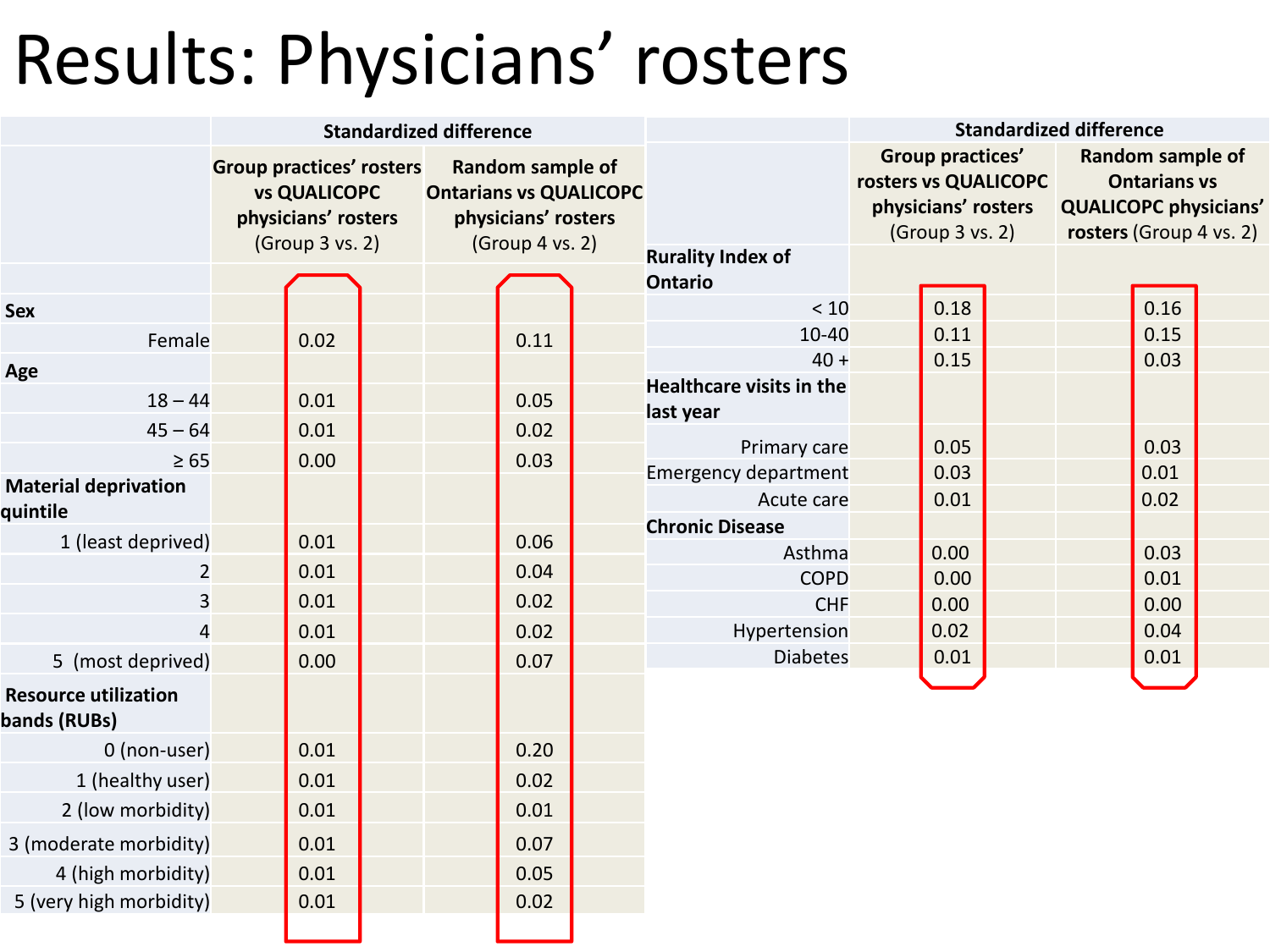## Conclusions

- Physician respondents of the Ontario QUALICOPC differed from their practice groups and other Ontario primary care physicians
- Visit-based sampling led to a biased patient respondent sample (i.e. older, sicker, more likely female)
- Ontario QUALICOPC physician respondents had similar rosters overall compared to their practice groups and the general population

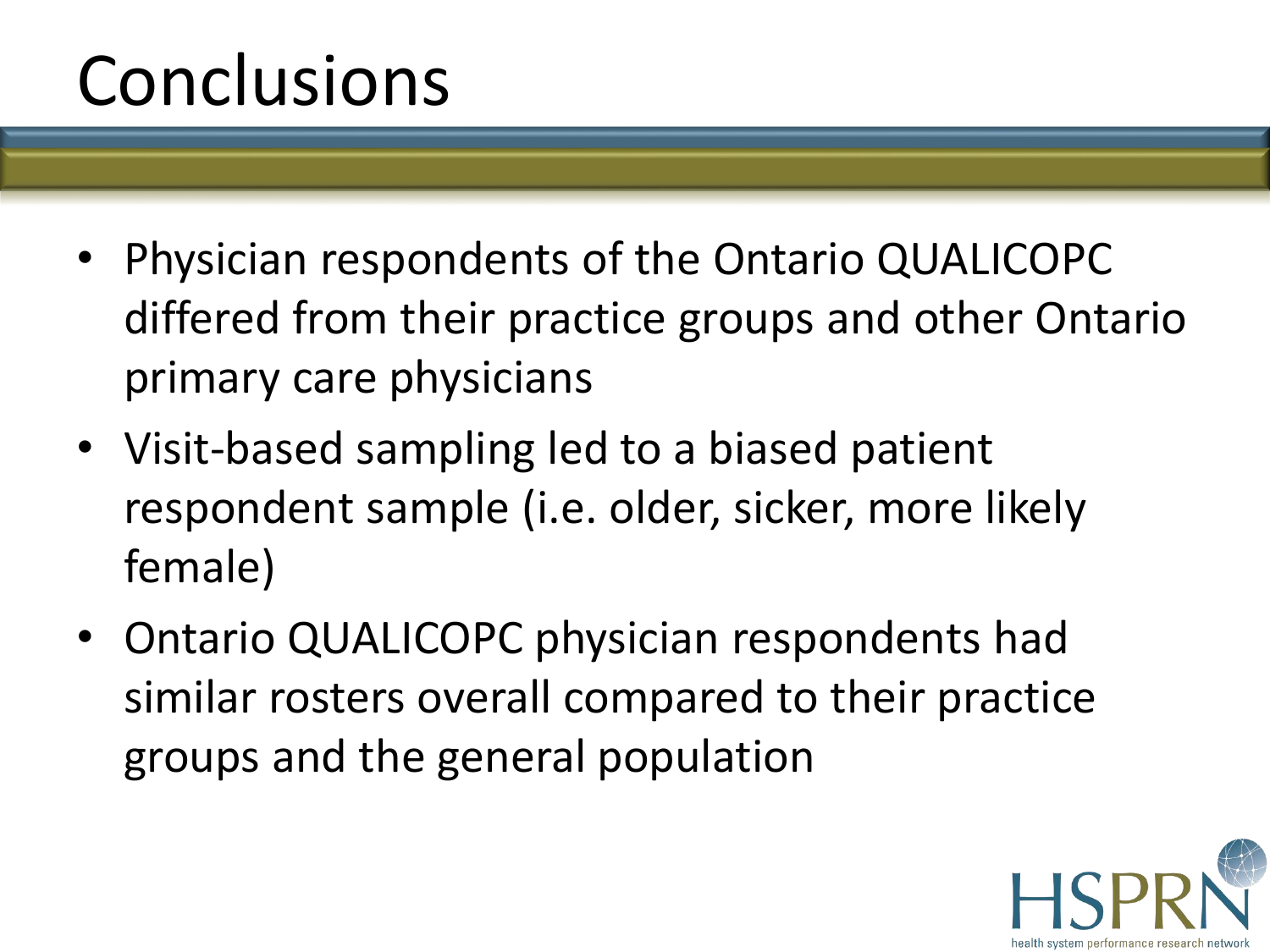## Conclusions

- While physician and patient-level results are not representative of the entire Ontario population, practice-level inferences are likely valid
- Implications for studies relying on QUALICOPC data as well as other primary care surveys
	- Sampling and recruitment strategies
	- Assessing nonresponse bias

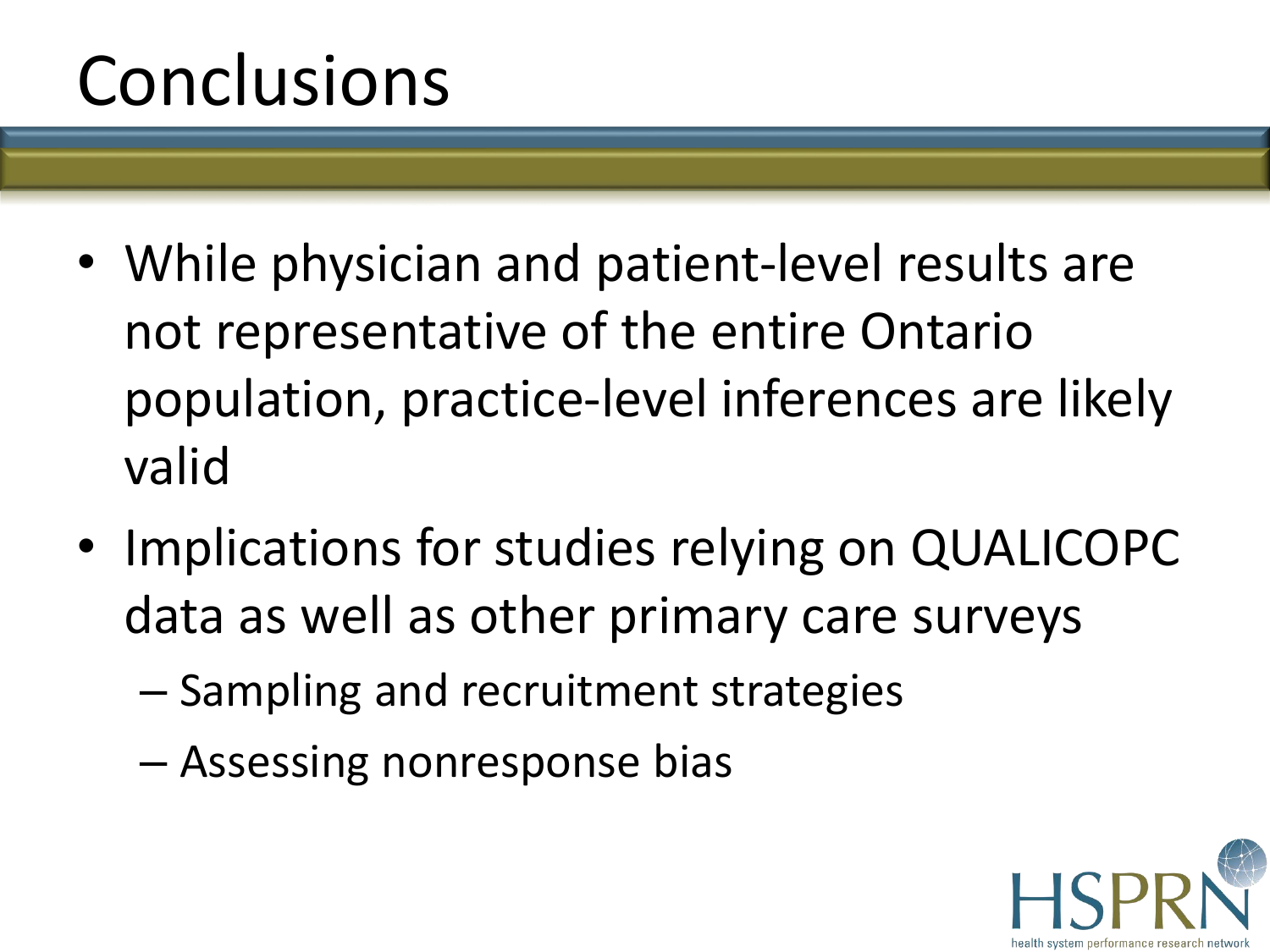

## Thanks!

#### Questions?

Contact: allanah.li@mail.utoronto.ca



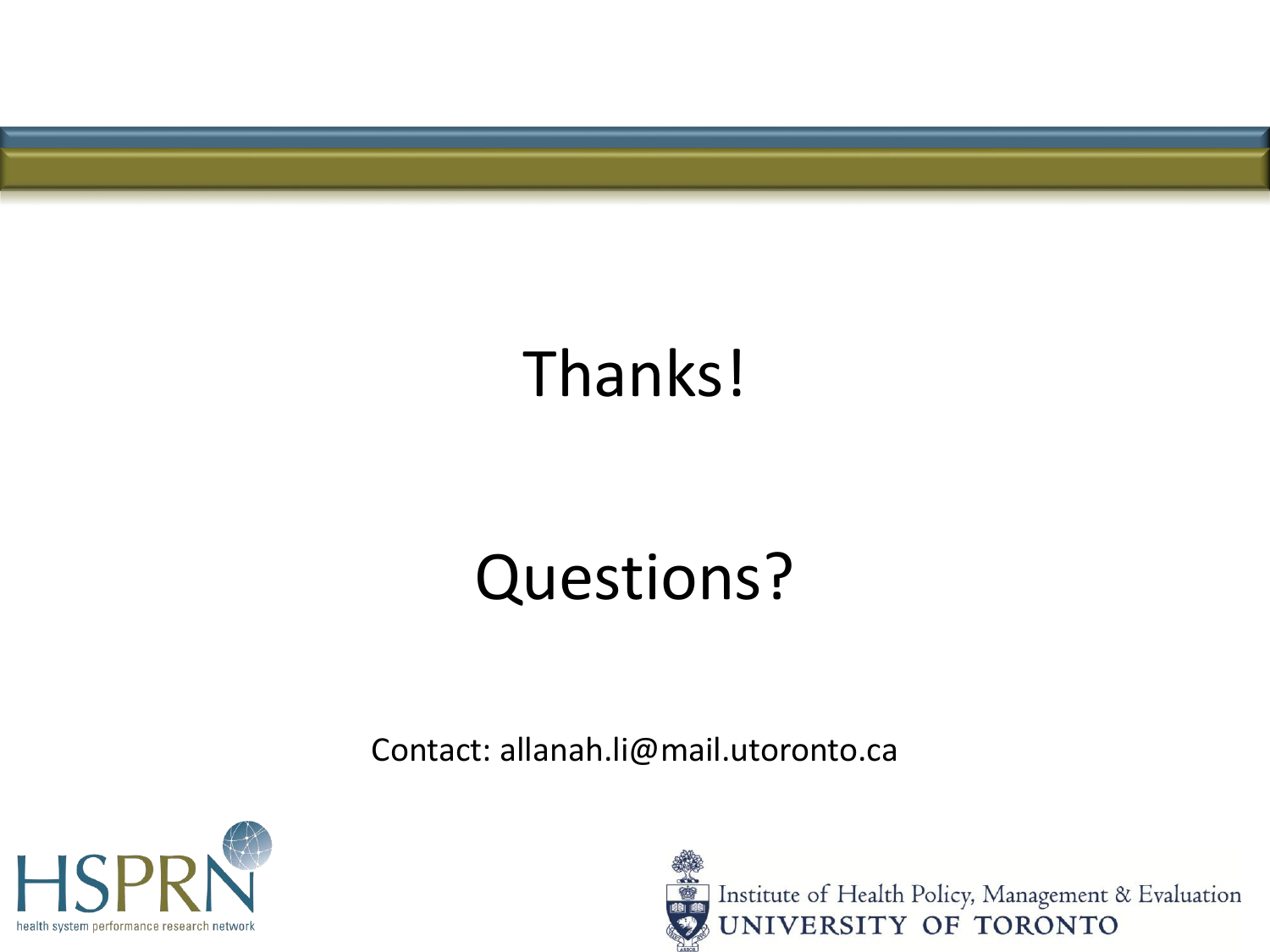# References

- Austin, P. (2009). Using the Standardized Difference to Compare the Prevalence of a Binary Variable Between Two Groups in Observational Research. *Communications in Statistics - Simulation and Computation , 38*, 1228-1234.
- Bjertnaes, O. A., Iversen, H. H., & Bukholm, G. (2010). International health policy survey in 11 countries: assessment of nonresponse bias in the Norwegian sample. *BMC Health Services Research , 10* (38).
- Green, M., Hogg, W., Savage, C., Johnston, S., Russell, G., Jaakkimainen, L., et al. (2012). Assessing Methods for Measurement of Clinical Outcomes and Quality of Care in Primary Care Practices. *BMC Health Services Research , 2*, 214.
- Halbesleben, J. R., & Whitman, M. V. (2013). Evaluating Survey Quality in Health Services Research: A Decision Framework for Assessing Nonresponse Bias. *Health Services Research , 48* (3), 913-930.
- Kralj, B. (2009). *Measuring Rurality - RIO2008\_Basic: Methodology and Results.* OMA Department of Economics.
- Laberge, M., Pang, J., Walker, K., Wong, S., Hogg, W., & Wodchis, W. P. (2014). *QUALICOPC (Quality and Costs of Primary Care) Canada: A Focus on the Aspects of Primary Care Most Highly Rated by Current Patients of Primary Care Practices.* Ottawa, Ontario: Canadian Foundation for Healthcare Improvement.
- Lee, M. L., Yano, E. M., Wang, M., Simon, B. F., & Rubenstein, L. V. (2002). What patient population does visit-based sampling in primary care settings represent? *Medical Care , 40* (9), 761-770.
- Lippmann, S., Frese, T., Herrmann, K., Scheller, K., & Sandholzer, H. (2012). Primary care research trade-off between representativeness and response rate of GP teachers for undergraduates. *Swiss Medical Weekly , 142*.
- Mamdami, M., Sykora, K., Li, P., Norman, S., Streiner, D., Austin, P., et al. (2005). Reader's Guide to Critical Appraisal of Cohort Studies: 2. Assessing Potential for Confounding. *BMJ , 330*, 960-962.
- Marchildon, G., & Hutchison, B. (2016). Primary Care in Ontario, Canada: New Proposals after 15 Years of Reform. *Health Policy , 120*, 732-738.
- McManus, R. J., Ryan, R., Jones, M., Wilson, S., & Hobbs, F. R. (2008). How representative of primary care are research active practices? Cross-sectional survey. *Family Practice , 25*, 56-62.
- Miedema, B., Easley, J., Thompson, A. E., Boivin, A., Aubrey-Bassler, K., Katz, A., et al. (2016). Do new and traditional models of primary care differ with regard to access? Canadian QUALICOPC study. *Canadian Family Physician , 62*, 54-61.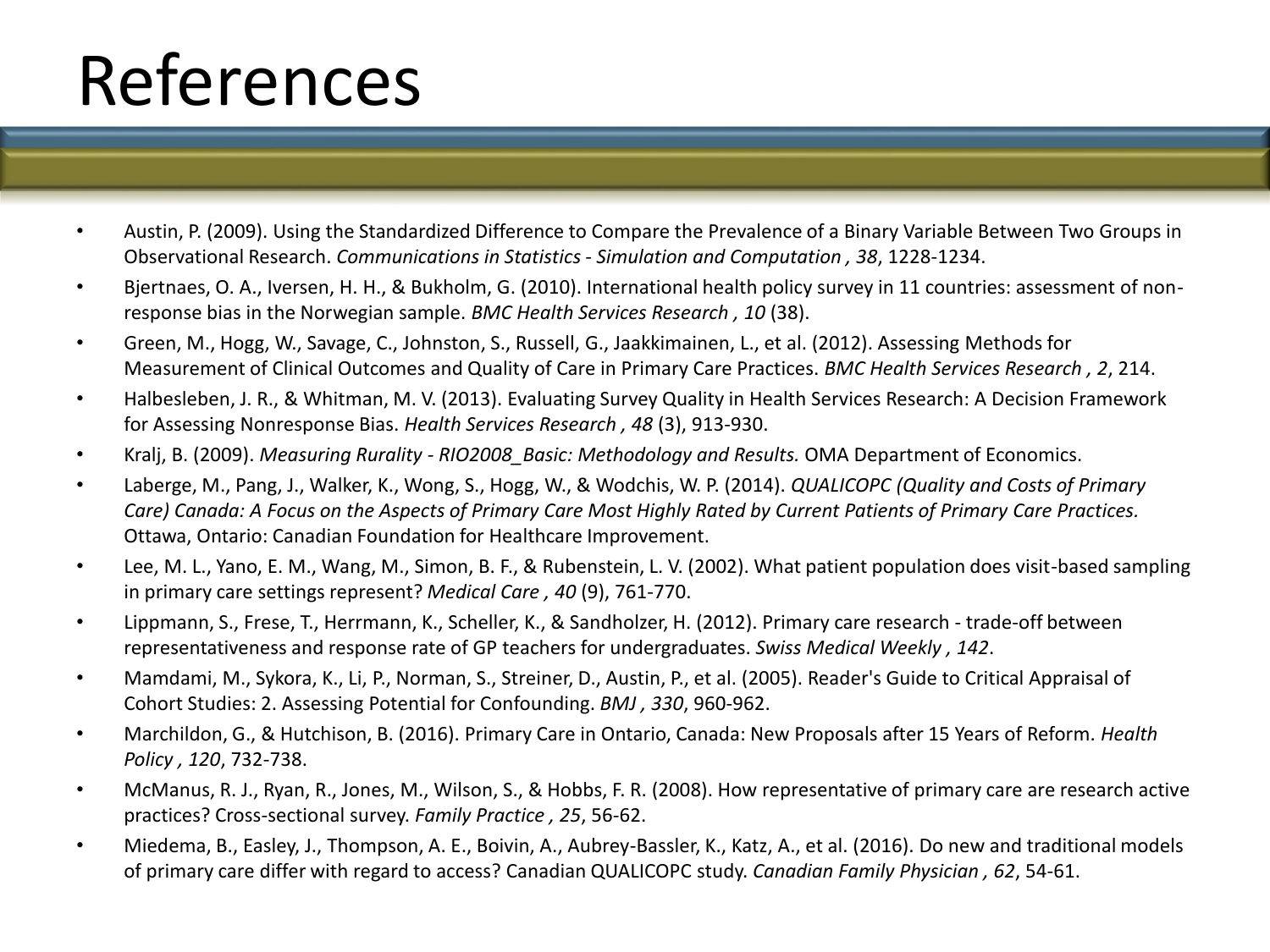# References

- Parkinson, A., Jorm, L., Douglas, K. A., Gee, A., Sargent, G. M., Lujic, S., et al. (2015). Recruiting general practitioners for surveys: reflections on the difficulties and some lessons learned. *Australian Journal of Primary Health , 21*, 254-258.
- Pavlic, D. R., Sever, M., Klemenc-Ketis, Z., & Svab, I. (2015). Process quality indicators in family medicine: results of an international comparison. *BMC Family Practice , 16* (172).
- Rumball-Smith, J., Wodchis, W. P., Kone, A., Kenealy, T., Barnsley, J., & Ashton, T. (2014). Under the same roof: co-location of practitioners within primary care is associated with specialized chronic care management. *BMC Family Practice , 15* (149).
- Sawilowsky, S. S. (2009). New effect size rules of thumb. *Journal of Modern Applied Statistical Methods , 8* (2), 597-599.
- Schäfer, W. L., Boerma, W. G., Kringos, D. S., De Maeseneer, J., Gress, S., Heinemann, S., et al. (2011). QUALICOPC, a multicountry study evaluating quality, costs and equity in primary care. *BMC Family Practice , 12* (115).
- Selby, K., Cornuz, J., & Senn, N. (2015). Establishment of a representative practice-based research network (PBRN) for the monitoring of primary care in Switzerland. *Journal of the American Board of Family Medicine , 28*, 673-675.
- Templeton, L., Deehan, A., Taylor, C., Drummond, C., & Strang, J. (1997). Surveying general practitioners: does a low response rate matter? *British Journal of General Practice , 47*, 91-94.
- The Johns Hopkins University. (2016, 11 18). *The Johns Hopkins ACG System.* Retrieved from http://acg.jhsph.org/index.php
- Thompson, A. E., Anisimowicz, Y., Miedema, B., Hogg, W., Wodchis, W. P., & Aubrey-Bassler, K. (2016). The influence of gender and other patient characteristics on health care-seeking behaviour: a QUALICOPC study. *BMC Family Practice , 17* (38).
- van Loenen, T., van den Berg, M. J., Faber, M. J., & Westert, G. P. (2015). Propensity to seek healthcare in different healthcare systems: analysis of patient data in 34 countries. *BMC Health Services Research , 15* (465).
- VanGeest, J. B., Johnson, T. P., & Welch, V. L. (2007). Methodologies for Improving Response Rates in Surveys of Physicians: A Systematic Review. *Evaluation & the Health Professions , 30* (4), 303-321.
- Wong, S. T., Chau, L. W., Hogg, W., Teare, G. F., Miedema, B., Breton, M., et al. (2015). An international cross-sectional survey on the Quality and Costs of Primary Care (QUALICO-PC): recruitment and data collection of places delivering primary care across Canada. *BMC Family Practice , 16* (20).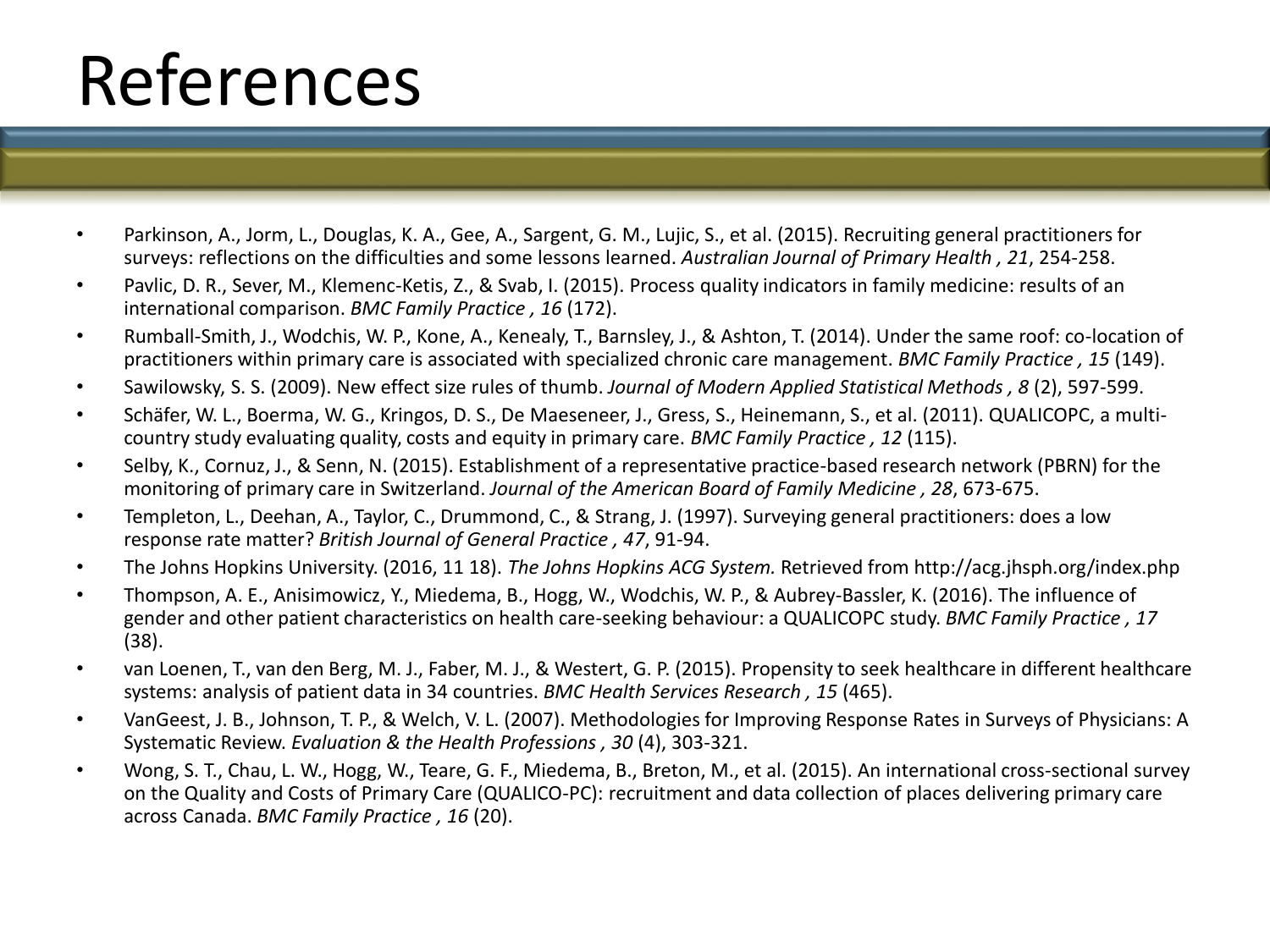#### Appendix: Standardized Differences

- Also known as effect size provides information about relative magnitude of differences between groups
- Differences between groups are divided by the pooled standard deviation of the two groups
- Not as sensitive to large sample sizes as traditional significance tests
- We use threshold of 0.2, or 20% difference between groups, as a small, but meaningful, standardized difference (Cohen, 1988 as described in Sawilowsky, 2009)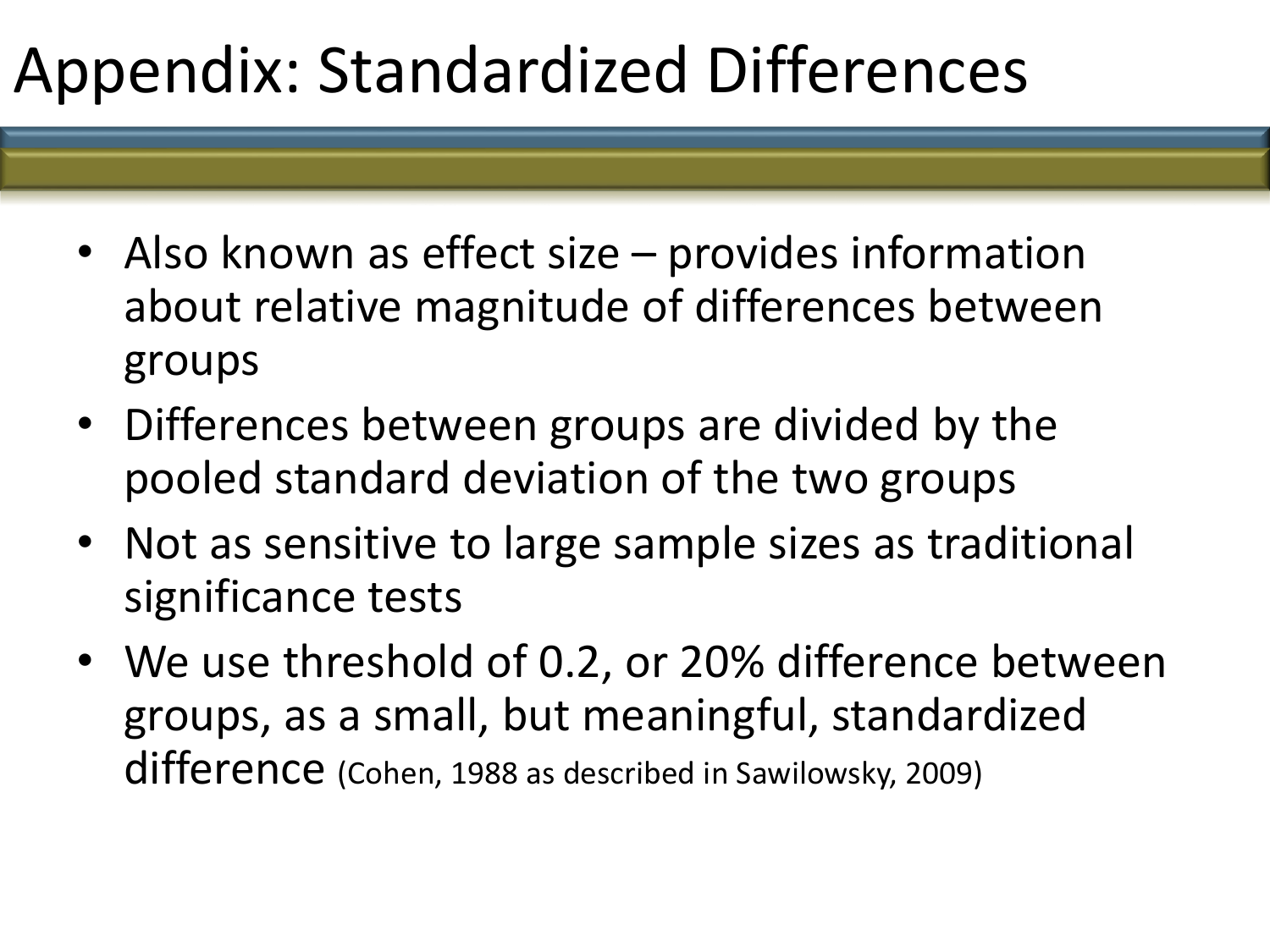#### Appendix: Database Analyses

The following administrative databases from the Institute for Clinical Evaluative Sciences (ICES) were used:

| <b>Physician Variable</b>      | <b>Source</b>                                        |
|--------------------------------|------------------------------------------------------|
| Age                            | <b>ICES Physician Database (IPDB)</b>                |
| Sex                            | <b>ICES Physician Database (IPDB)</b>                |
| Years in practice              | <b>ICES Physician Database (IPDB)</b>                |
| International medical graduate | <b>ICES Physician Database (IPDB)</b>                |
| Primary care model             | <b>Client Agency Program Enrolment (CAPE) tables</b> |